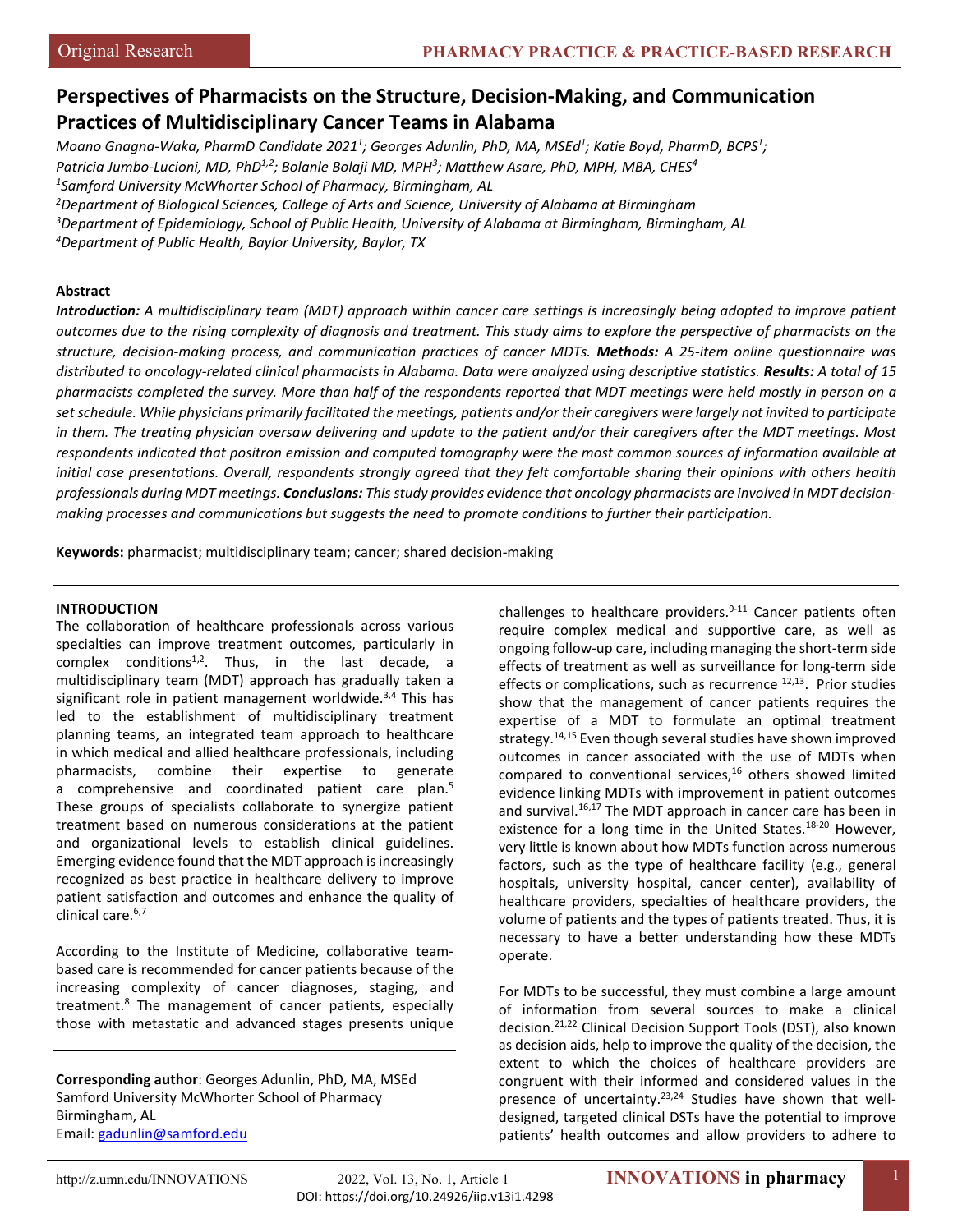guidelines recommendations.<sup>25-28</sup> The active adoption of clinical DSTs in practice has been very slow for various reasons, including difficulty incorporating them into a provider's work, and the provider's fear of losing the patients' respect.<sup>27,29,30</sup> Clinical DSTs are well suited to support MDT meetings,  $25,31$  as they add a great benefit in structuring the decision-making process.<sup>32</sup> Despite this, little is known about the types and effectiveness of DSTs in cancer MDT settings.

Consistent and effective communication between team members is also vital to ensure productivity and continuity.<sup>33,34</sup> There are many challenges to effective communication between health professionals, including the synchronous nature of communication, the diversity in the education and training of health professionals, and the impact of hierarchy.<sup>33,35</sup> It is imperative to identify the factors that constitute effective and ineffective communication and determine how communication can facilitate team functioning to overcome barriers and maximize benefits. The objective of this study is threefold: (1) assess the variety of ways in which MDTs are structured and implemented in cancer care; (2) identify the support tools used to make decisions and (3) examine the communication practices amongst teams, all from the perspective of pharmacists.

# **METHODS**

#### *Conceptual framework*

The conceptual framework for MDT meetings in stroke rehabilitation was adapted to guide the design of this study. $36$ The model offers a general view of how a MDT is structured and the team operates. The model is built on four basic elements: 1) the overall context in which the meeting operated; 2) inputs (personal attributes of the staff, format and structure of the meetings); 3) the processes which mediated the inputs (team climate and leadership/chairing); 4) desired outputs such as clinical decisions and the attributes of successful meetings identified by staff members.

#### *Questionnaire development and items*

The questionnaire was developed by using the Multidisciplinary Treatment Planning Questionnaire, an instrument developed by the National Cancer Institute.<sup>37</sup> Specifically, this pre-existing questionnaire was adopted and revised with permission from the corresponding author. To ensure that survey questions address the study goals and objectives, four clinical pharmacy faculty evaluated the instrument. Faculty were selected based on their knowledge of the topic, and their availability to assess the survey. These experts were supplied with the first draft of the questionnaire and asked to assess the clarity of the questionnaire's items, and the face validity of the instrument (i.e., does the instrument evaluate what it is intended to evaluate). Their feedback was collected and used to refine the instrument and generate a second draft. The second draft resulted in a number of modifications in terms of phrasing and format. First, the initial instrument had 29 questions, which were scaled down to 25 questions. The four questions were excluded because they addressed information redundant to that of other questionnaire items. Second, the exhaustive list of cancer was grouped into six general types: carcinoma, sarcoma,

myeloma, leukemia, lymphoma, and mixed types. Third, grammatical errors were corrected. The reliability of the questionnaire was determined using Cronbach's coefficient alpha. The reliability of the four main sections of the questionnaire was also analyzed. The overall instrument had a good reliability with a Cronbach's alpha of 0.822. The testing of the instrument achieved optimal Cronbach's alpha in each domain: structure of multidisciplinary treatment planning (Cronbach's alpha = 0.831), patient involvement (Cronbach's alpha = 0.772), decision support of MDT meetings (Cronbach's alpha =0.857), MDT communication and satisfaction (Cronbach's alpha = 0.799).

The 25-item questionnaire was used for data collection, which included both closed-ended and open-ended items. The first part of the survey questionnaire assessed the structure of the MDT planning for cancer care at the participant's institution. The second section inquired about the patient involvement in the MDT planning meeting at the respondent's institution. The third section asks questions about the decision-making process and the decision support tools employed in MDT planning for cancer patients at the participant's institution. The fourth section focused on how the MDT members communicate among themselves and with patients. The fourth section also inquires whether the respondent is satisfied with the MDT planning at their institution. The fifth and last section collected information on the demographic characteristics and specialty group of the respondent.

### *Target population and survey administration*

The survey population consisted of oncology pharmacists. We specifically targeted oncology pharmacists practicing in the state of Alabama who actively provided direct care to cancer patients and were members of a multidisciplinary cancer team. The survey was deployed using Qualtrics survey software (Qualtrics XM, Provo, UT, USA). Requests to participate were sent via email to eligible oncology pharmacists. Given the lack of oncology pharmacist association in Alabama, we anticipated that potential participants in our study may be reached effectively through referrals by oncology pharmacists recruited initially in the study. $38,39$  Hence, the snowball sampling technique was used for data collection. 38,39 Snowball sampling is a recruitment technique in which research participants are asked to assist researchers in identifying other potential subjects. Alabama oncology pharmacists were identified using an online search and asked to participate in the survey via email. When a subject was contacted, they were asked to refer colleagues to take part in the study. To encourage survey completion, one electronic reminder notification was sent via Qualtrics at a seven-day interval. A cover letter explaining the nature of the study was presented, and respondents were assured that complete confidentiality would be preserved and that only aggregated data would appear in publications or reports. The Samford University Institutional Review Board approved the study. Data was collected between August 9th, 2020 until November 9th, 2020.

2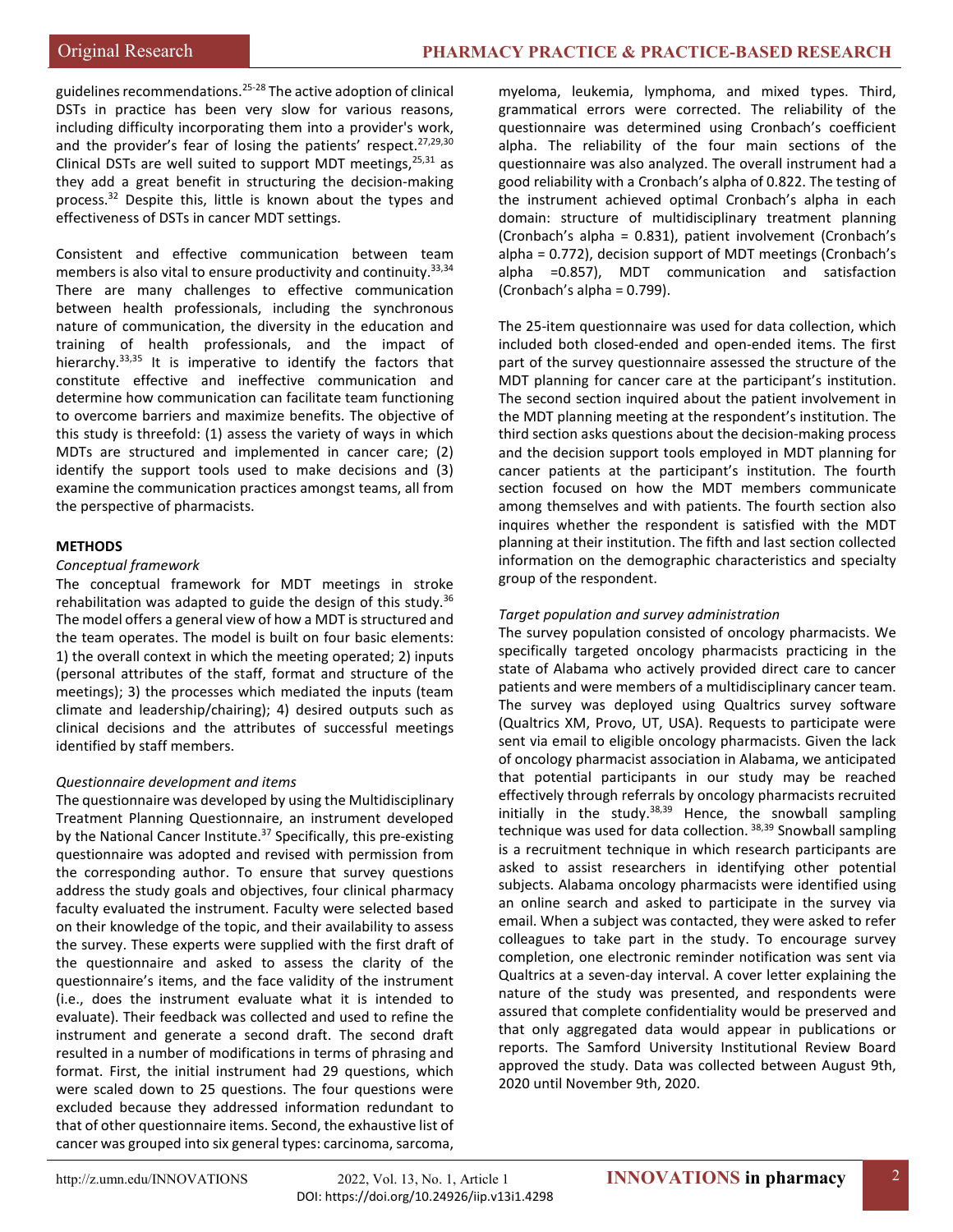# *Statistical analysis*

Respondents' demographic and practice characteristics were summarized using descriptive statistics (frequencies, mean, and standard deviation). Frequencies and percentages were used to describe the response to opinion questions. Data analysis was conducted using Stata Version 14 (StataCorp LP, College Station, TX, USA).

## **RESULTS**

## *Population demographics*

The demographic characteristics of the respondents are reported in Table 1. Fifteen oncology pharmacists completed the survey. Most of the respondents were female (53%), between the age group of 35-44 (80%), had between 6 to 10 years of work experience in their specialty group, including residency (47%), and classified their department as oncology pharmacy (33%; Table 1). The majority of the respondents classified their institution as teaching (67%) or non-profit (60%) and worked in medical institutions located in an urban setting (73%). More than half of the respondents (53%) indicated that they primarily participated in MDT meetings for different types of cancer, with about 47 % reporting typically attending between 80%-90% of the scheduled MDT planning meetings.

## *Structure of multidisciplinary treatment planning*

Survey responses about the structure of MDTs are reported in Table 2. MDT planning was defined, as "a coordinated approach that brings together multiple cancer specialists such as clinicians as well as other health professionals to plan the appropriate treatment and other integral services for a cancer patient once diagnosis is confirmed." Most of the respondents (73%) indicated that the survey definition describes some, but not all aspects of the treatment planning approach for cancer patients at their institution, while the remainder of the respondents (27%) indicated that the survey definition exactly describes the treatment planning approach at their institution.

More than half of the respondents (53%) reported that treatment-planning meetings were held on a set schedule, while 27% reported that these meetings were held as needed, and the remaining 20% indicated that meetings were held both on a set schedule and as needed. The most common reported frequency of meetings for the treatment planning teams at the participants' institutions was once a week (27%) and several times a week (27%). MDT planning meeting mostly occurred in person (53%) at the participants' institutions, and physicians (80%) primarily facilitated these meetings. More than half of the respondents (53%) reported that patients were immediately made aware of changes to their treatment plans, while 27% indicated that patients were made aware of these changes within a few days. About 40% of the participants indicated that the primary method of communication used to update the team members about treatment planning after the meeting was via email.

#### *Patient involvement*

Survey responses about patient involvement in MDT meetings are reported in Table 3. More than half of the respondents (53%) indicate that cancer patients, families, and/or caregivers were not invited to participate in MDT planning meetings. In summarizing the respondents' comments regarding why the patients/caregivers were not invited into the meeting, the most common explanation was the fact that 'the discussion may be too overwhelming or confusing for the patient/caregiver'. Regarding the involvement of patients/caregivers attending treatment-planning meetings, the respondents indicated that all asked questions about their care and provided their opinion about treatment options.

## *Decision support for MDT treatment planning*

Survey responses regarding the decision-making process and communication within the MDT are reported in Tables 4 and 5 respectively. The majority of respondents (67%) indicated that positron emission tomography (PET) and computed tomography (CT) were the most common case materials or information available at initial case presentations during MDT meetings, followed by clinician dictations and notes (27%). Most respondents reported that digital health records (e.g., electronic health records, electronic medical records, patient portals) were instrumental in supporting MDT planning (87%) and facilitating communication (60%) with other members of the MDT. Computer programs (e.g., interactive web-based, media) were the type of clinical decision support systems reported to be primarily used during team meetings to make treatment decisions by most of the survey respondents (60%), while the remaining 40% reported the use of no formal decision support system. With regards to how treatment decisions are made after the MDT meeting, most respondents (40%) indicated that the decision was ultimately made by one person (40%) or by vote (33%), while the remaining (27%) reported that no decisions were made during the meeting.

Most of the respondents (67%) indicated that the treating physician was the person in charge of delivering an update to patients, families, and/or caregivers after the MDT treatment planning meetings (Table 5). About 60% of the respondents strongly agree that they felt comfortable about sharing their opinions with others during MDT meetings.

# **DISCUSSION**

This present study is one of the few evaluating the pharmacists' perspective on the structure, decision-making process, and communication practices of MDTs. Overall, the prevalence of high MDTs attendance (≥80%) was 47% and MDT meetings were mostly led by physicians. These results are consistent with a study by Horlait et al. (2019)  $^{22}$  and other observational studies that found that physicians played a dominant role in MDT meetings.40,41 The leadership role of the physicians in MDTs is arguably justified by the fact that they initiate diagnosis and treatment and may play a central role in patient care planning. Furthermore, while the structure of MDTs varies depending upon the characteristics of a particular healthcare institution<sup>4</sup>, organizational factors,<sup>22</sup> and the population the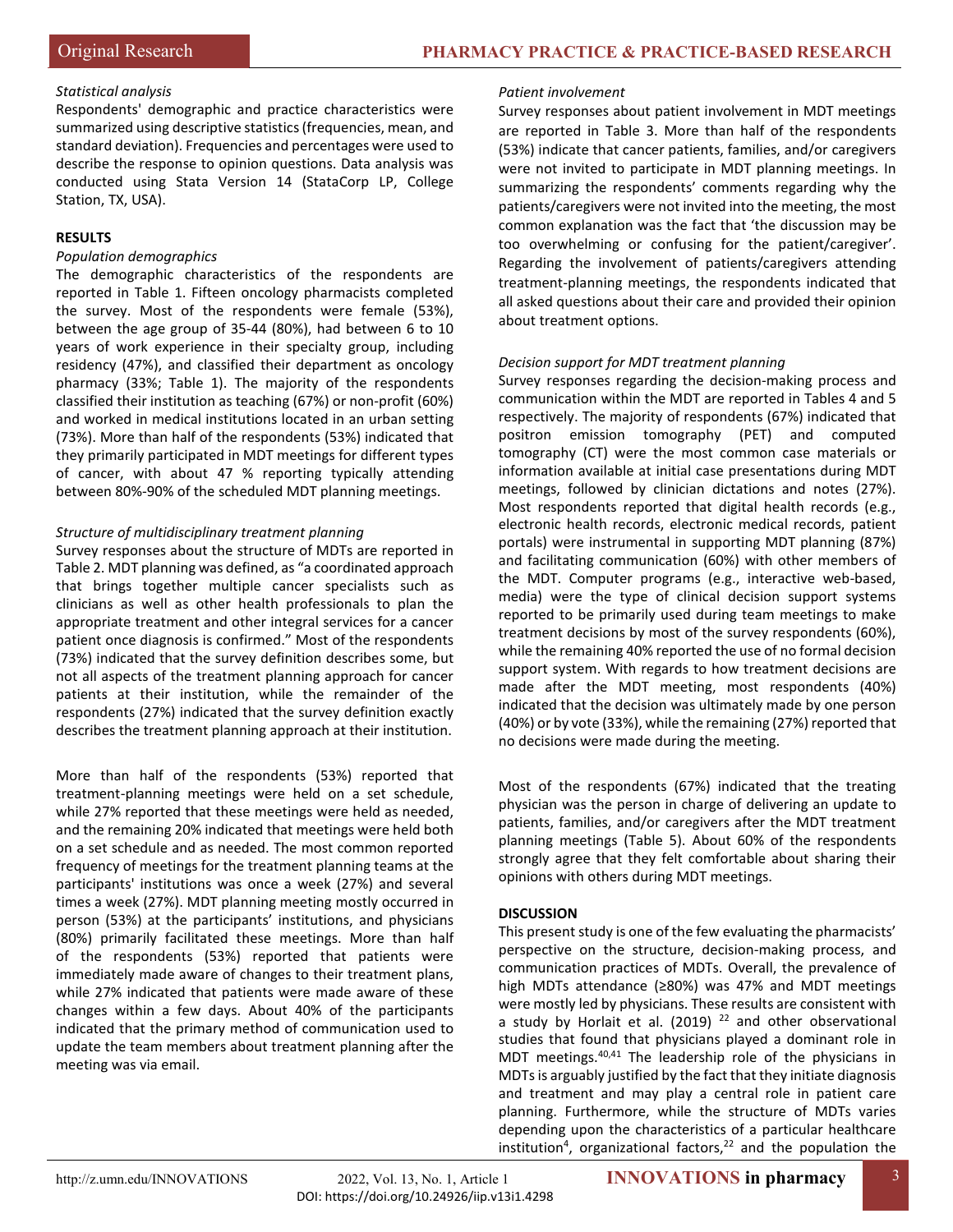team serves, the prototypical MDT includes a physician, a pharmacist, a nurse, a pathologist, a psychologist, each with a specialized knowledge in oncology.

The analysis of the structure of MDTs revealed an inconsistent definition and a diverging structure of cancer MDTs. With regards to nomenclature, MDT meetings have different names which include, multidisciplinary team meetings, multidisciplinary oncology consultation (MOC), ward meetings, and patient ward rounds.<sup>22</sup> The frequency of meetings varied between institutions but mostly occurred either once or several times a week. The MDTs meetings mostly occurred in person, were facilitated by physicians, and patients were immediately made aware of the changes in their treatments. One of the main findings from this sample size survey is that while some respondents did not self-identify themselves as oncology pharmacists, they were still involved in the care of cancer patients, and thus were part of a cancer MDT. This finding highlights the expanding roles of clinical pharmacists to land their expertise where cancer treatment decisions are made by the healthcare team. Based on the responses, in most cases, patients were not invited to be part of the treatment planning meetings. Multiple potential barriers have been cited for obstructing patient's participation in MDT in real-life clinical practice. The main barrier is time.<sup>42</sup> In a previous study members of the MDT felt that any disagreement and difference of opinion in the MDT meeting should be concealed from the patient.43 Clinicians face substantial time pressure to efficiently accomplish clinical and patient-related duties, making their time a valuable and scarce resource. These practical challenges may make it difficult to consistently involve patients within the MDT. In other cases, the need to involve the patients in the meetings is not warranted because they often take a passive role in treatment decisions due to several factors including limited health literacy skills, emotional issues, or the inability to perform both basic and instrumental activities.<sup>44,45</sup> Digital health records appeared to play an important role in supporting the decisions of the MDTs. Digital health records could facilitate verbal communication among members of the MDT. In this context, they can also be used to create, manage and share patient healthcare information efficiently and effectively.<sup>38,39</sup> Moreover, digital health records may be used to support various forms of electronic communication, such as using remote diagnostics, telemedicine, or video-conferencing. 46,47

Customarily, the role of oncology pharmacists was limited to safety checks and accurately dispense medication.<sup>48</sup> However, their role has evolved in recent years, and oncology pharmacists represent a broad range of expertise and levels of practice, skills, and responsibilities within MDTs.48 They work with the oncology team to deliver a wide variety of services to patients, including order writing, adverse effect management, education, and supportive care. <sup>49,50</sup> Oncology pharmacists are regularly utilized for patient education because of their medication expertise. Provision of chemotherapy education programs by oncology pharmacists has been recurrently shown to be associated with improved knowledge of chemotherapy administration and monitoring, and higher rates of patient satisfaction.<sup>51-53</sup> Aside from their role as patient educators, pharmacists play a central role in medication education for other pharmacists and other healthcare providers. Specifically, they educate other providers to select the most appropriate therapy, accurate medication list, monitor the effects of standard and investigational medications, identify and manage drug interactions, and manage adverse effects.<sup>40</sup> A study conducted by Da Silva (2012) found that the participation of pharmacists in a MDT on an oncological ward was associated with significantly lower rates of drug-related problems.<sup>41</sup>

This study has strengths and some limitations. To our knowledge, this study is the first to evaluate the pharmacists' perspective on MDT structure and decision-making process in Alabama. Thus, it lays a foundation for other studies to be conducted. The study population of pharmacists working in cancer MDTs is very small given that the state of Alabama has relatively fewer number of cancer treatment facilities.<sup>42</sup> The state has only one National Cancer Institute-designated comprehensive cancer center, <sup>43</sup> and does not have an Oncology Pharmacists Association; therefore, the ability to identify the pharmacists with expertise in cancer care practicing in the state of Alabama was not readily available. This further entails that the representativeness of responses could not be estimated. A more robust study with a larger sample size is recommended as a next step. Additionally, the role of telemedicine in the participation of various professionals including pharmacists should be examined. Besides, the nature of the study design as a cross-sectional is a limitation because it can introduce response, recall, and selection biases.

# **CONCLUSIONS**

The management of cancer patients has become more complex given the emergence of new and competing treatments, with various outcomes, side effects, and costs. For instance, in addition to surgery, chemotherapy, targeted pathway inhibition, and radiation therapy, immunotherapy has emerged as a standard pillar of cancer treatment. Furthermore, new agents have been approved based on molecular testing instead of tumor site of origin. MDTs have the potential of improving the quality of life and increasing survival of cancer patients based on the promotion of evidence-based care, and quality assurance of each discipline involved in cancer care. The findings from this study suggests that effective MDTs need pharmacists who understand the multidisciplinary concept. Challenges with the implementation of MDTs persist, and each organization needs to coordinate the implementation and structure of their cancer MDTs based on their sizes, needs, and objectives. However, the implementations and structure of MDTs should consider the adoption of technology, and in particular clinical decision support software to help analyze and classify data and streamline and support workflow as the MDT assembles healthcare information.

The opinions expressed in this paper are those of the author(s).

**Funding/Support:** None **Conflicts of Interest:** None

4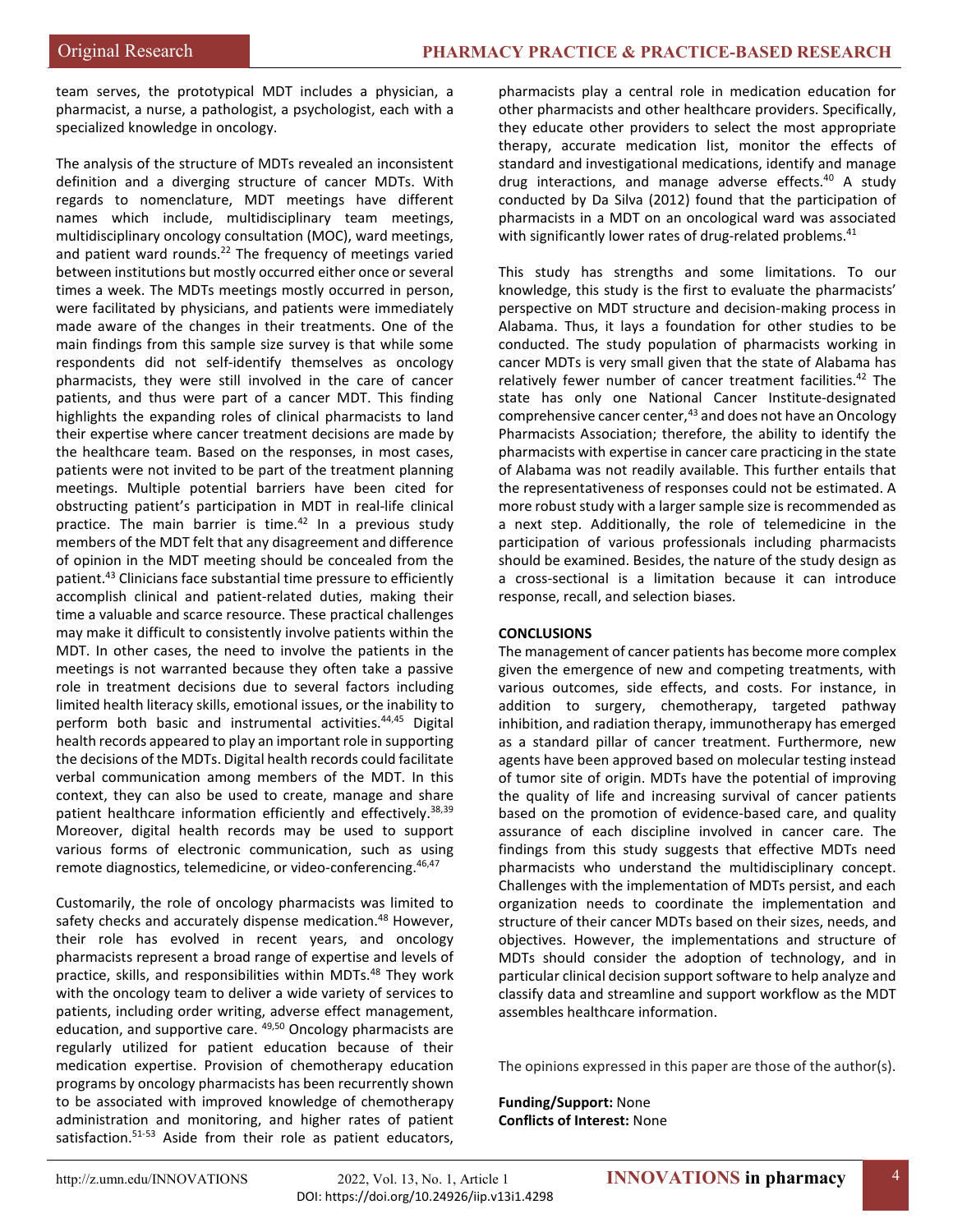## **REFERENCES**

- 1. Reeves S, Pelone F, Harrison R, Goldman J, Zwarenstein M. Interprofessional collaboration to improve professional practice and healthcare outcomes. *Cochrane Database of Systematic Reviews.* 2017(6).
- 2. Hickman LD, Phillips JL, Newton PJ, Halcomb EJ, Al Abed N, Davidson PM. Multidisciplinary team interventions to optimise health outcomes for older people in acute care settings: a systematic review. *Archives of gerontology and geriatrics.* 2015;61(3):322-329.
- 3. Medves J, Godfrey C, Turner C, et al. Systematic review of practice guideline dissemination and implementation strategies for healthcare teams and team-based practice. *International Journal of Evidence-Based Healthcare.*  2010;8(2):79-89.
- 4. Lamb BW, Brown KF, Nagpal K, Vincent C, Green JS, Sevdalis N. Quality of care management decisions by multidisciplinary cancer teams: a systematic review. *Annals of surgical oncology.* 2011;18(8):2116-2125.
- 5. Sidhom MA, Poulsen MG. Multidisciplinary care in oncology: medicolegal implications of group decisions. *The lancet oncology.* 2006;7(11):951-954.
- 6. Du CZ, Li J, Cai Y, Sun YS, Xue WC, Gu J. Effect of multidisciplinary team treatment on outcomes of patients with gastrointestinal malignancy. *World journal of gastroenterology : WJG.* 2011;17(15):2013-2018.
- 7. Kim MM, Barnato AE, Angus DC, Fleisher LF, Kahn JM. The effect of multidisciplinary care teams on intensive care unit mortality. *Archives of Internal Medicine.* 2010;170(4):369- 376.
- 8. Balogh EP, Ganz PA, Murphy SB, Nass SJ, Ferrell BR, Stovall E. Patient-centered cancer treatment planning: improving the quality of oncology care. Summary of an Institute of Medicine workshop. *The oncologist.* 2011;16(12):1800.
- 9. Dossett LA, Hudson JN, Morris AM, et al. The primary care provider (PCP)-cancer specialist relationship: a systematic review and mixed-methods meta-synthesis. *CA: a cancer journal for clinicians.* 2017;67(2):156-169.
- 10. Lim B, Hortobagyi GN. Current challenges of metastatic breast cancer. *Cancer and Metastasis Reviews.*  2016;35(4):495-514.
- 11. Sulpher J, Mathur S, Lenihan D, et al. An international survey of healthcare providers involved in the management of cancer patients exposed to cardiotoxic therapy. *Journal of oncology.* 2015;2015.
- 12. Scarborough BM, Smith CB. Optimal pain management for patients with cancer in the modern era. *CA: a cancer journal for clinicians.* 2018;68(3):182-196.
- 13. Kroschinsky F, Stölzel F, von Bonin S, et al. New drugs, new toxicities: severe side effects of modern targeted and immunotherapy of cancer and their management. *Critical Care.* 2017;21(1):1-11.
- 14. Friedland PL, Bozic B, Dewar J, Kuan R, Meyer C, Phillips M. Impact of multidisciplinary team management in head and neck cancer patients. *British journal of cancer.*  2011;104(8):1246-1248.
- 15. Ko C, Chaudhry S. The need for a multidisciplinary approach to cancer care. *Journal of Surgical Research.*  2002;105(1):53-57.
- 16. Hong NJ, Wright FC, Gagliardi AR, Paszat LF. Examining the potential relationship between multidisciplinary cancer care and patient survival: an international literature review. *Journal of surgical oncology.* 2010;102(2):125-134.
- 17. Taylor C, Munro AJ, Glynne-Jones R, et al. Multidisciplinary team working in cancer: what is the evidence? *BMJ (Clinical research ed).* 2010;340:c951.
- 18. Hammond D. Multidisciplinary teamwork in the management of childhood cancer. *California medicine.*  1972;116(3):74.
- 19. Balch CM. The surgeon's expanded role in cancer care. *Cancer.* 1990;65(S3 S3):604-609.
- 20. Rubin P. Comment: The Unidisciplinary vs the Multidisciplinary Approach to Oncology. *Jama.*  1971;215(3):461-462.
- 21. Uitdewilligen S, Waller MJ. Information sharing and decision-making in multidisciplinary crisis management teams. *Journal of Organizational Behavior.* 2018;39(6):731- 748.
- 22. Horlait M, Baes S, Dhaene S, Van Belle S, Leys M. How multidisciplinary are multidisciplinary team meetings in cancer care? An observational study in oncology departments in Flanders, Belgium. *Journal of multidisciplinary healthcare.* 2019;12:159.
- 23. Klarenbeek SE, Schuurbiers-Siebers OC, van den Heuvel MM, Prokop M, Tummers M. Barriers and facilitators for implementation of a computerized clinical decision support system in lung cancer multidisciplinary team meetings—a qualitative assessment. *Biology.* 2021;10(1):9.
- 24. Goud R, de Keizer NF, ter Riet G, et al. Effect of guideline based computerised decision support on decision making of multidisciplinary teams: cluster randomised trial in cardiac rehabilitation. *Bmj.* 2009;338.
- 25. Patkar V, Acosta D, Davidson T, Jones A, Fox J, Keshtgar M. Using computerised decision support to improve compliance of cancer multidisciplinary meetings with evidence-based guidance. *BMJ open.*  2012;2(3):10.1136/bmjopen-2011-000439. Print 002012.
- 26. Romano MJ, Stafford RS. Electronic health records and clinical decision support systems: impact on national ambulatory care quality. *Archives of Internal Medicine.*  2011;171(10):897-903.
- 27. Bates DW, Kuperman GJ, Wang S, et al. Ten commandments for effective clinical decision support: making the practice of evidence-based medicine a reality. *Journal of the American Medical Informatics Association.*  2003;10(6):523-530.
- 28. Blumenthal D, Tavenner M. The "meaningful use" regulation for electronic health records. *New England Journal of Medicine.* 2010;363(6):501-504.
- 29. Garg AX, Adhikari NKJ, McDonald H, et al. Effects of computerized clinical decision support systems on practitioner performance and patient outcomes: a systematic review. *Jama.* 2005;293(10):1223-1238.
- 30. Sittig DF, Wright A, Osheroff JA, et al. Grand challenges in clinical decision support. *Journal of Biomedical Informatics.*  2008;41(2):387-392.
- 31. Patkar V, Acosta D, Davidson T, Jones A, Fox J, Keshtgar M. Cancer multidisciplinary team meetings: evidence, challenges, and the role of clinical decision support technology. *International journal of breast cancer.*  2011;2011.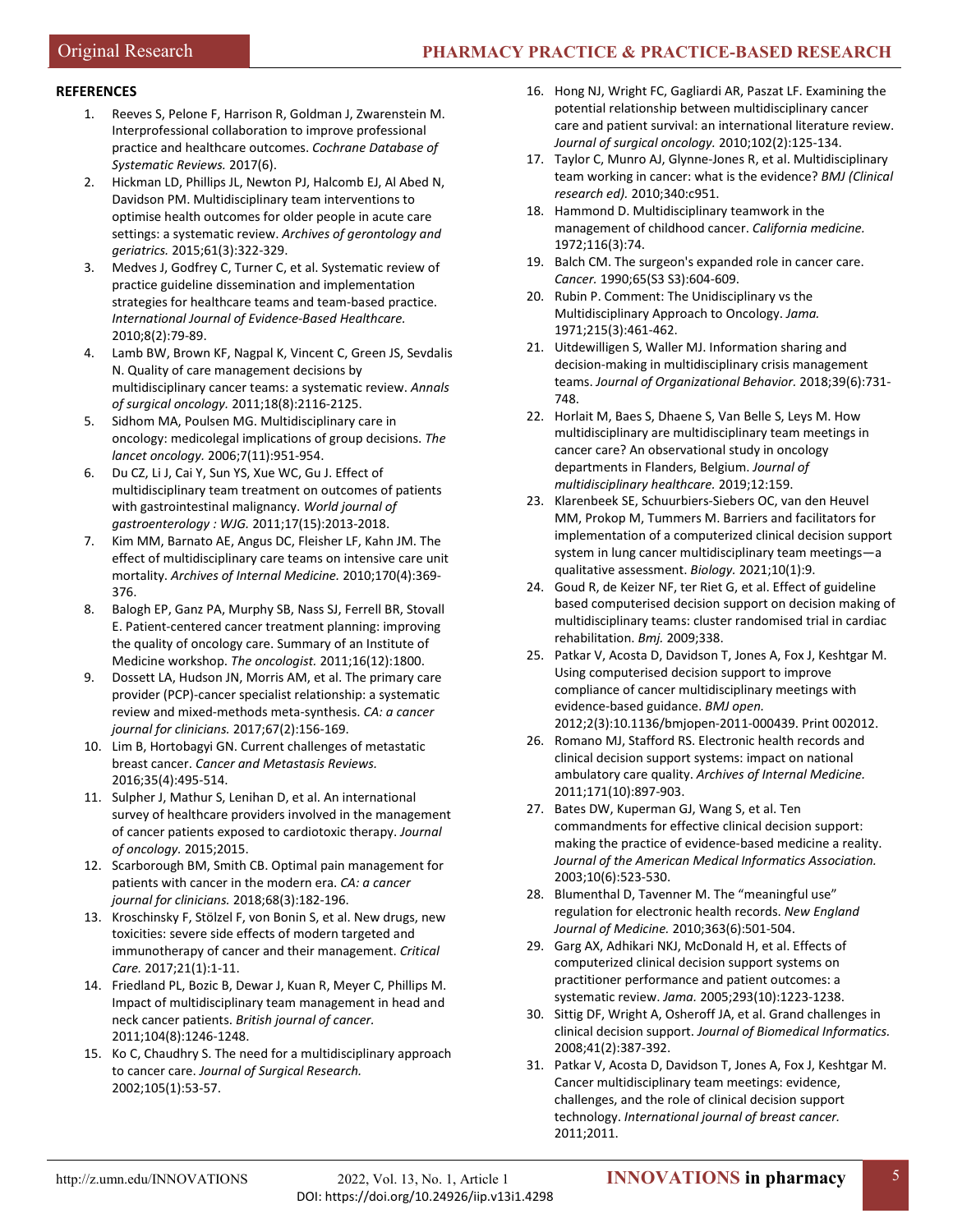- 32. Elwyn G, Lloyd A, Williams NJ, Beasley A, Tomkinson A. Shared decision-making in a multidisciplinary head and neck cancer team: a case study of developing Option Grids. *International Journal of Person Centered Medicine.*  2012;2(3):421-426.
- 33. Doyle J. Barriers and facilitators of multidisciplinary team working: a review. *Paediatric Care.* 2008;20(2):26-29.
- 34. Ruhstaller T, Roe H, Thürlimann B, Nicoll JJ. The multidisciplinary meeting: an indispensable aid to communication between different specialities. *European journal of cancer.* 2006;42(15):2459-2462.
- 35. Fallowfield L, Jenkins V. Effective communication skills are the key to good cancer care. *European journal of cancer.*  1999;35(11):1592-1597.
- 36. Tyson SF, Burton L, McGovern A. Multi-disciplinary team meetings in stroke rehabilitation: an observation study and conceptual framework. *Clinical rehabilitation.*  2014;28(12):1237-1247.
- 37. National Cancer I. Multidisciplinary Treatment Planning Questionnaire. In:2012.
- 38. Reeves S, Pelone F, Harrison R, Goldman J, Zwarenstein M. Interprofessional collaboration to improve professional practice and healthcare outcomes. *Cochrane Database of Systematic Reviews.* 2017(6).
- 39. Hickman LD, Phillips JL, Newton PJ, Halcomb EJ, Al Abed N, Davidson PM. Multidisciplinary team interventions to optimise health outcomes for older people in acute care settings: a systematic review. *Archives of gerontology and geriatrics.* 2015;61(3):322-329.
- 40. Medves J, Godfrey C, Turner C, et al. Systematic review of practice guideline dissemination and implementation strategies for healthcare teams and team-based practice. *International Journal of Evidence-Based Healthcare.*  2010;8(2):79-89.
- 41. Lamb BW, Brown KF, Nagpal K, Vincent C, Green JS, Sevdalis N. Quality of care management decisions by multidisciplinary cancer teams: a systematic review. *Annals of surgical oncology.* 2011;18(8):2116-2125.
- 42. Sidhom MA, Poulsen MG. Multidisciplinary care in oncology: medicolegal implications of group decisions. *The lancet oncology.* 2006;7(11):951-954.
- 43. Du CZ, Li J, Cai Y, Sun YS, Xue WC, Gu J. Effect of multidisciplinary team treatment on outcomes of patients with gastrointestinal malignancy. *World journal of gastroenterology : WJG.* 2011;17(15):2013-2018.
- 44. Kim MM, Barnato AE, Angus DC, Fleisher LF, Kahn JM. The effect of multidisciplinary care teams on intensive care unit mortality. *Archives of Internal Medicine.* 2010;170(4):369- 376.
- 45. Balogh EP, Ganz PA, Murphy SB, Nass SJ, Ferrell BR, Stovall E. Patient-centered cancer treatment planning: improving the quality of oncology care. Summary of an Institute of Medicine workshop. *The oncologist.* 2011;16(12):1800.
- 46. Dossett LA, Hudson JN, Morris AM, et al. The primary care provider (PCP)-cancer specialist relationship: a systematic review and mixed-methods meta-synthesis. *CA: a cancer journal for clinicians.* 2017;67(2):156-169.
- 47. Lim B, Hortobagyi GN. Current challenges of metastatic breast cancer. *Cancer and Metastasis Reviews.*  2016;35(4):495-514.
- 48. Sulpher J, Mathur S, Lenihan D, et al. An international survey of healthcare providers involved in the management of cancer patients exposed to cardiotoxic therapy. *Journal of oncology.* 2015;2015.
- 49. Scarborough BM, Smith CB. Optimal pain management for patients with cancer in the modern era. *CA: a cancer journal for clinicians.* 2018;68(3):182-196.
- 50. Kroschinsky F, Stölzel F, von Bonin S, et al. New drugs, new toxicities: severe side effects of modern targeted and immunotherapy of cancer and their management. *Critical Care.* 2017;21(1):1-11.
- 51. Friedland PL, Bozic B, Dewar J, Kuan R, Meyer C, Phillips M. Impact of multidisciplinary team management in head and neck cancer patients. *British journal of cancer.*  2011;104(8):1246-1248.
- 52. Ko C, Chaudhry S. The need for a multidisciplinary approach to cancer care. *Journal of Surgical Research.*  2002;105(1):53-57.
- 53. Hong NJ, Wright FC, Gagliardi AR, Paszat LF. Examining the potential relationship between multidisciplinary cancer care and patient survival: an international literature review. *Journal of surgical oncology.* 2010;102(2):125-134.
- 54. Taylor C, Munro AJ, Glynne-Jones R, et al. Multidisciplinary team working in cancer: what is the evidence? *BMJ (Clinical research ed).* 2010;340:c951.
- 55. Hammond D. Multidisciplinary teamwork in the management of childhood cancer. *California medicine.*  1972;116(3):74.
- 56. Balch CM. The surgeon's expanded role in cancer care. *Cancer.* 1990;65(S3 S3):604-609.
- 57. Rubin P. Comment: The Unidisciplinary vs the Multidisciplinary Approach to Oncology. *Jama.*  1971;215(3):461-462.
- 58. Uitdewilligen S, Waller MJ. Information sharing and decision-making in multidisciplinary crisis management teams. *Journal of Organizational Behavior.* 2018;39(6):731- 748.
- 59. Horlait M, Baes S, Dhaene S, Van Belle S, Leys M. How multidisciplinary are multidisciplinary team meetings in cancer care? An observational study in oncology departments in Flanders, Belgium. *Journal of multidisciplinary healthcare.* 2019;12:159.
- 60. Klarenbeek SE, Schuurbiers-Siebers OC, van den Heuvel MM, Prokop M, Tummers M. Barriers and facilitators for implementation of a computerized clinical decision support system in lung cancer multidisciplinary team meetings—a qualitative assessment. *Biology.* 2021;10(1):9.
- 61. Goud R, de Keizer NF, ter Riet G, et al. Effect of guideline based computerised decision support on decision making of multidisciplinary teams: cluster randomised trial in cardiac rehabilitation. *Bmj.* 2009;338.
- 62. Patkar V, Acosta D, Davidson T, Jones A, Fox J, Keshtgar M. Using computerised decision support to improve compliance of cancer multidisciplinary meetings with evidence-based guidance. *BMJ open.*  2012;2(3):10.1136/bmjopen-2011-000439. Print 002012.
- 63. Romano MJ, Stafford RS. Electronic health records and clinical decision support systems: impact on national ambulatory care quality. *Archives of Internal Medicine.*  2011;171(10):897-903.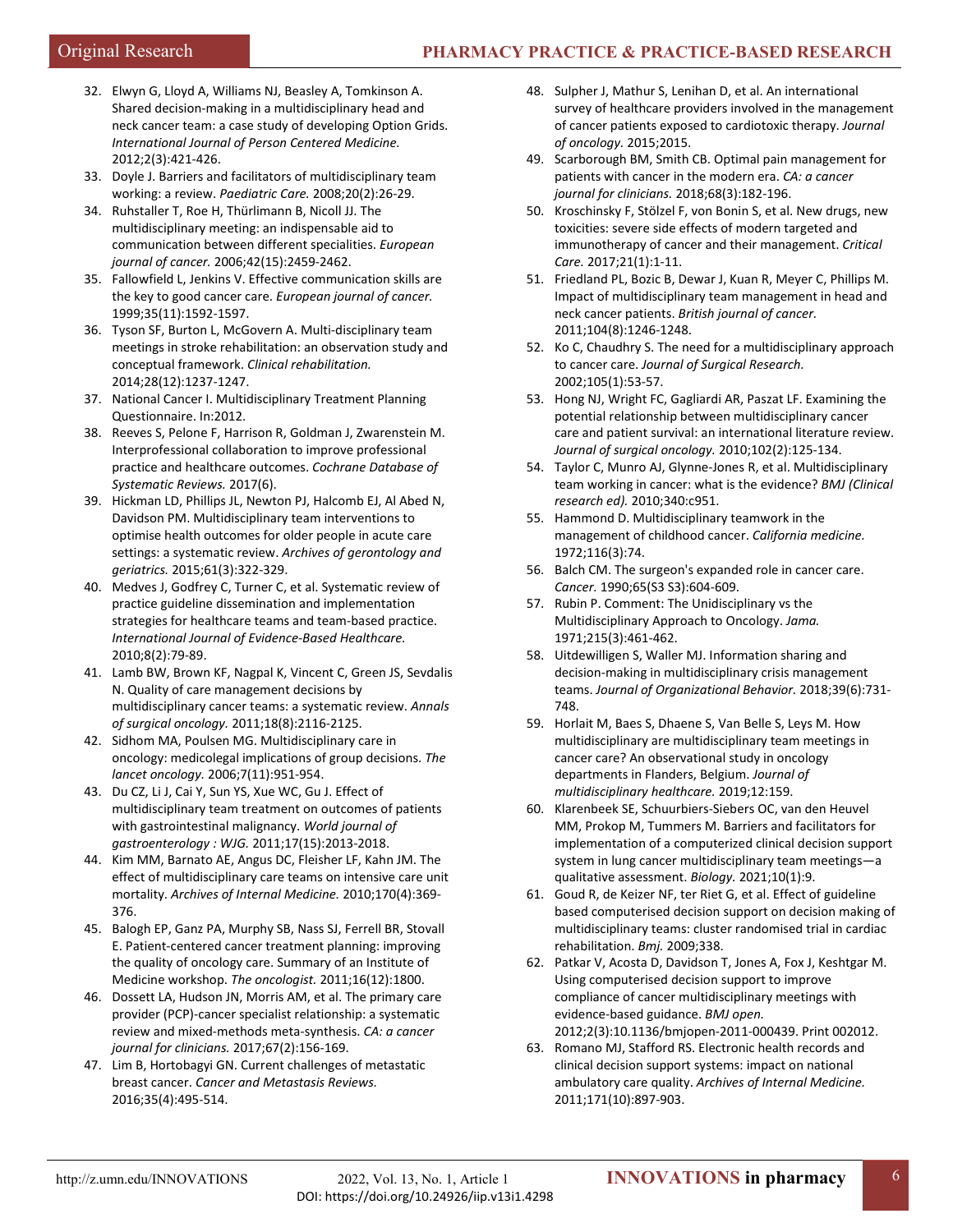- 64. 2Bates DW, Kuperman GJ, Wang S, et al. Ten commandments for effective clinical decision support: making the practice of evidence-based medicine a reality. *Journal of the American Medical Informatics Association.*  2003;10(6):523-530.
- 65. Blumenthal D, Tavenner M. The "meaningful use" regulation for electronic health records. *New England Journal of Medicine.* 2010;363(6):501-504.
- 66. Garg AX, Adhikari NKJ, McDonald H, et al. Effects of computerized clinical decision support systems on practitioner performance and patient outcomes: a systematic review. *Jama.* 2005;293(10):1223-1238.
- 67. Sittig DF, Wright A, Osheroff JA, et al. Grand challenges in clinical decision support. *Journal of Biomedical Informatics.*  2008;41(2):387-392.
- 68. Patkar V, Acosta D, Davidson T, Jones A, Fox J, Keshtgar M. Cancer multidisciplinary team meetings: evidence, challenges, and the role of clinical decision support technology. *International journal of breast cancer.*   $2011:2011$
- 69. Elwyn G, Lloyd A, Williams NJ, Beasley A, Tomkinson A. Shared decision-making in a multidisciplinary head and neck cancer team: a case study of developing Option Grids. *International Journal of Person Centered Medicine.*  2012;2(3):421-426.
- 70. Doyle J. Barriers and facilitators of multidisciplinary team working: a review. *Paediatric Care.* 2008;20(2):26-29.
- 71. Ruhstaller T, Roe H, Thürlimann B, Nicoll JJ. The multidisciplinary meeting: an indispensable aid to communication between different specialities. *European journal of cancer.* 2006;42(15):2459-2462.
- 72. Fallowfield L, Jenkins V. Effective communication skills are the key to good cancer care. *European journal of cancer.*  1999;35(11):1592-1597.
- 73. Tyson SF, Burton L, McGovern A. Multi-disciplinary team meetings in stroke rehabilitation: an observation study and conceptual framework. *Clinical rehabilitation.*  2014;28(12):1237-1247.
- 74. National Cancer I. Multidisciplinary Treatment Planning Questionnaire. In:2012.
- 75. Janssen A, Robinson T, Brunner M, Harnett P, Museth KE, Shaw T. Multidisciplinary teams and ICT: a qualitative study exploring the use of technology and its impact on multidisciplinary team meetings. *BMC health services research.* 2018;18(1):1-10.
- 76. Aghdam MRF, Vodovnik A, Hameed RA. Role of telemedicine in multidisciplinary team meetings. *Journal of pathology informatics.* 2019;10.
- 77. Holle LM, Boehnke Michaud L. Oncology pharmacists in healthcare delivery: vital members of the cancer care team. *Journal of oncology practice.* 2014;10(3):e142-e145.
- 78. da Silva NM. The impact of pharmacist participation in a multidisciplinary team on an oncology ward compared with a ward clinical pharmacy service. *Eur J Hosp Pharm Sci Pract.* 2012;19(2):259-260.
- 79. Patient Resources LLC. Alabama Cancer Treatment Facilities. Patient Resource LLC. https://www.patientresource.com/Facilities\_by\_State.aspx. Published 2020. Accessed October 10, 2020, 2020.
- 80. National Cancer Institute. National Cancer Institute Designated Cancer Centers. [https://www.cancer.gov/research/infrastructure/cancer](https://www.cancer.gov/research/infrastructure/cancer-centers/find/uabccc)[centers/find/uabccc.](https://www.cancer.gov/research/infrastructure/cancer-centers/find/uabccc) Published 2020. Updated March 2, 2020. Accessed October 10, 2020.
- 81. Kidger J, Murdoch J, Donovan J, Blazeby J. Clinical decisionmaking in a multidisciplinary gynaecological cancer team: a qualitative study. *BJOG: An International Journal of Obstetrics & Gynaecology.* 2009;116(4):511-517.
- 82. Dew K, Stubbe M, Signal L, et al. Cancer care decision making in multidisciplinary meetings. *Qualitative health research.* 2015;25(3):397-407.
- 83. Pieterse AH, Stiggelbout AM, Montori VM. Shared decision making and the importance of time. *Jama.* 2019;322(1):25- 26.
- 84. Hamilton DW, Heaven B, Thomson RG, Wilson JA, Exley C. Multidisciplinary team decision-making in cancer and the absent patient: a qualitative study. *BMJ open.*  2016;6(7):e012559.
- 85. de Angst IB, Kil PJ, Bangma CH, Takkenberg JJ. Should we involve patients more actively? Perspectives of the multidisciplinary team on shared decision-making for older patients with metastatic castration-resistant prostate cancer. *Journal of geriatric oncology.* 2019;10(4):653-658.
- 86. Brabers AE, Rademakers JJ, Groenewegen PP, Van Dijk L, De Jong JD. What role does health literacy play in patients' involvement in medical decision-making? *PloS one.*  2017;12(3):e0173316.
- 87. Janssen A, Robinson T, Brunner M, Harnett P, Museth KE, Shaw T. Multidisciplinary teams and ICT: a qualitative study exploring the use of technology and its impact on multidisciplinary team meetings. *BMC health services research.* 2018;18(1):1-10.
- 88. Aghdam MRF, Vodovnik A, Hameed RA. Role of telemedicine in multidisciplinary team meetings. *Journal of pathology informatics.* 2019;10.
- 89. Vulaj V, Hough S, Bedard L, Farris K, Mackler E. Oncology pharmacist opportunities: closing the gap in quality care. *Journal of oncology practice.* 2018;14(6):e403-e411.
- 90. La CH, Franco M, Grewal G, McLeod V, Segelov E. An expanded role oncology pharmacist adds value to symptom and urgent review clinics. *Asia-Pacific Journal of Clinical Oncology.* 2018.
- 91. M Segal E, Bates J, Fleszar SL, et al. Demonstrating the value of the oncology pharmacist within the healthcare team. *Journal of Oncology Pharmacy Practice.* 2019;25(8):1945- 1967.
- 92. Muluneh B, Schneider M, Faso A, et al. Improved adherence rates and clinical outcomes of an integrated, closed-loop, pharmacist-led oral chemotherapy management program. *Journal of oncology practice.* 2018;14(6):e324-e334.
- 93. McKee M, Frei BL, Garcia A, Fike D, Soefje SA. Impact of clinical pharmacy services on patients in an outpatient chemotherapy academic clinic. *Journal of Oncology Pharmacy Practice.* 2011;17(4):387-394.
- 94. Crespo A, Tyszka M. Evaluating the patient-perceived impact of clinical pharmacy services and proactive followup care in an ambulatory chemotherapy unit. *Journal of Oncology Pharmacy Practice.* 2017;23(4):243-248.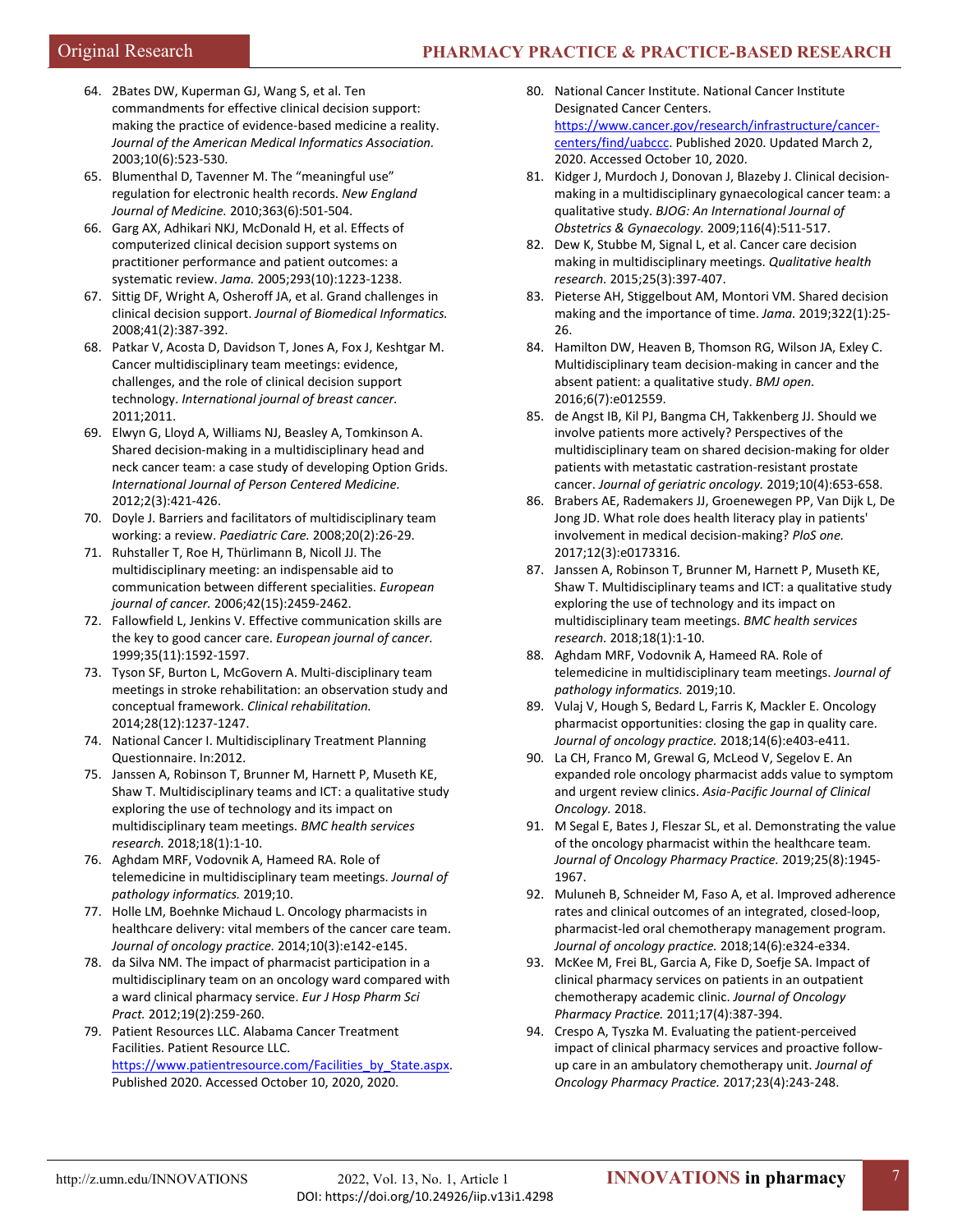- 95. Fisher CM, Kim AJ, Elder JJ. Impact of a pharmacist-led chemotherapy education program on the knowledge of pediatric hematology/oncology nurses. *The Journal of Pediatric Pharmacology and Therapeutics.* 2017;22(5):332- 337.
- 96. Holle LM, Boehnke Michaud L. Oncology pharmacists in healthcare delivery: vital members of the cancer care team. *Journal of oncology practice.* 2014;10(3):e142-e145.
- 97. da Silva NM. The impact of pharmacist participation in a multidisciplinary team on an oncology ward compared with a ward clinical pharmacy service. *Eur J Hosp Pharm Sci Pract.* 2012;19(2):259-260.
- 98. Patient Resources LLC. Alabama Cancer Treatment Facilities. Patient Resource LLC. https://www.patientresource.com/Facilities\_by\_State.aspx. Published 2020. Accessed October 10, 2020, 2020.
- 99. National Cancer Institute. National Cancer Institute Designated Cancer Centers. [https://www.cancer.gov/research/infrastructure/cancer](https://www.cancer.gov/research/infrastructure/cancer-centers/find/uabccc)[centers/find/uabccc.](https://www.cancer.gov/research/infrastructure/cancer-centers/find/uabccc) Published 2020. Updated March 2, 2020. Accessed October 10, 2020.

8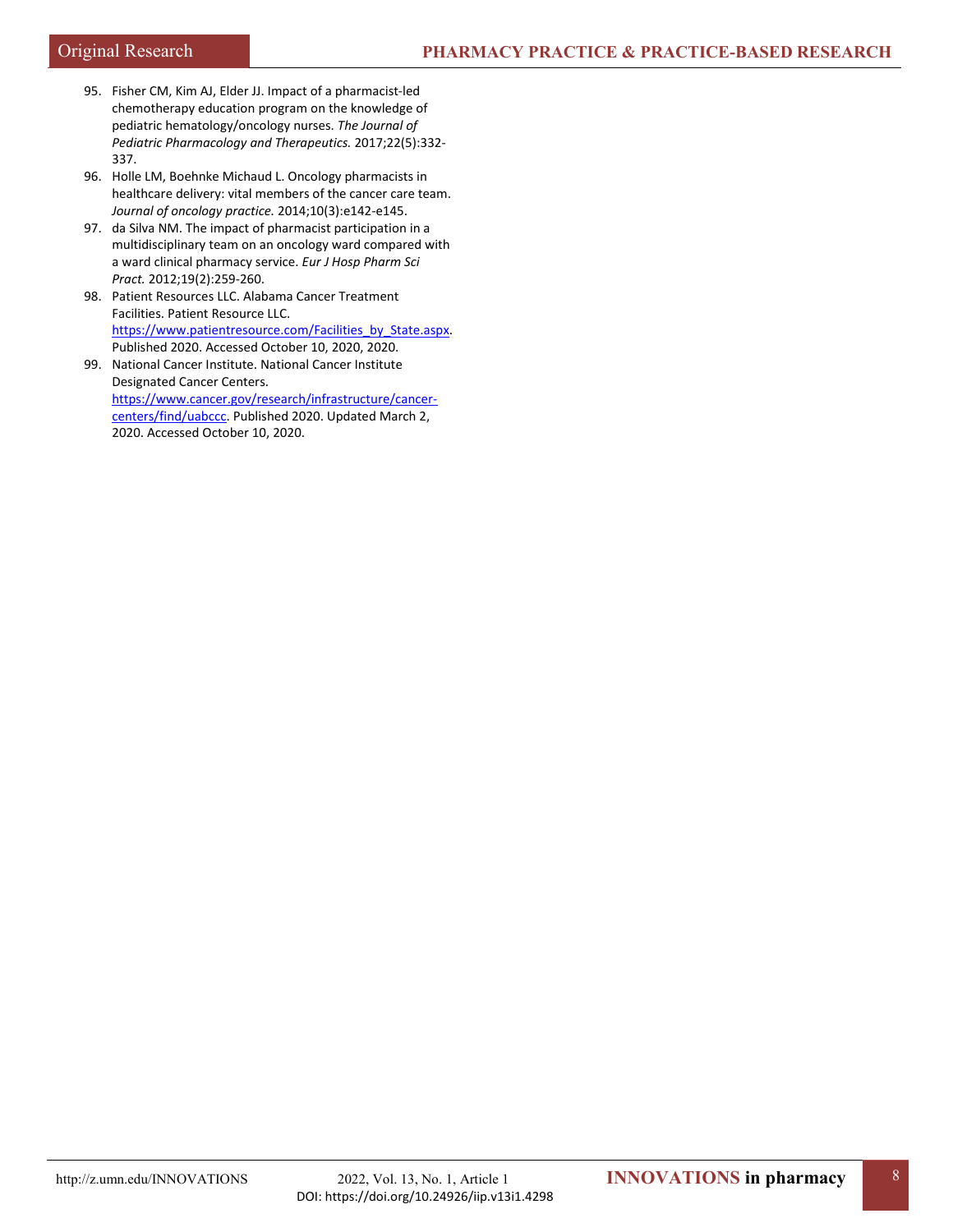| <b>Demographic Characteristics</b>         | Response distribution, n (%) |
|--------------------------------------------|------------------------------|
| Gender                                     |                              |
| Female                                     | 8(53)                        |
| Male                                       | 7(47)                        |
| Age group (years)                          |                              |
| 35-44                                      | 12 (80)                      |
| 55-64                                      | 3(13)                        |
| 65 and older                               | 1(7)                         |
| Geographic location of the practice        |                              |
| Urban                                      | 11(73)                       |
| Suburban                                   | 4(27)                        |
| Hospital ownership                         |                              |
| Non-Profit                                 | 9(60)                        |
| For-Profit                                 | 6(40)                        |
| Healthcare delivery setting                |                              |
| Teaching                                   | 10 (67)                      |
| Non-teaching                               | 5(33)                        |
| Number of beds                             |                              |
| >500                                       | 1(7)                         |
| $400 - 499$                                | 1(7)                         |
| $300 - 399$                                | 4(27)                        |
| $200 - 299$                                | 5(33)                        |
| $100 - 199$                                | 2(13)                        |
| < 99                                       | 2(13)                        |
| Professional practice group                |                              |
| Oncology pharmacy                          | 5(33)                        |
| Ambulatory care pharmacy                   | 3(20)                        |
| <b>Clinical Pharmacy</b>                   | 3(20)                        |
| <b>Consulting Pharmacy</b>                 | 1(7)                         |
| <b>Hospital Pharmacy</b>                   | 3(20)                        |
| Number of years in practice                |                              |
| $6 - 10$ years                             | 7(47)                        |
| 11 - 15 years                              | 5(33)                        |
| $16 - 20$ years                            | 2(13)                        |
| Over 20 years                              | 1(7)                         |
| Type of cancer primarily attending MDT for |                              |
| Carcinoma                                  | 3(20)                        |
| Lymphoma                                   | 1(7)                         |
| Sarcoma                                    | 1(7)                         |
| Mixed types                                | 8(53)                        |
| General                                    | 2(15)                        |
| Percentage MDT meetings attending          |                              |
| 80% - 100%                                 | 7(47)                        |
|                                            |                              |
| 50% - 79%                                  | 3(20)                        |
| 20 % - 49%                                 | 1(7)                         |
| Less than 20%                              | 4(27)                        |

# **Table 1. Demographic characteristics of respondents (N=15)**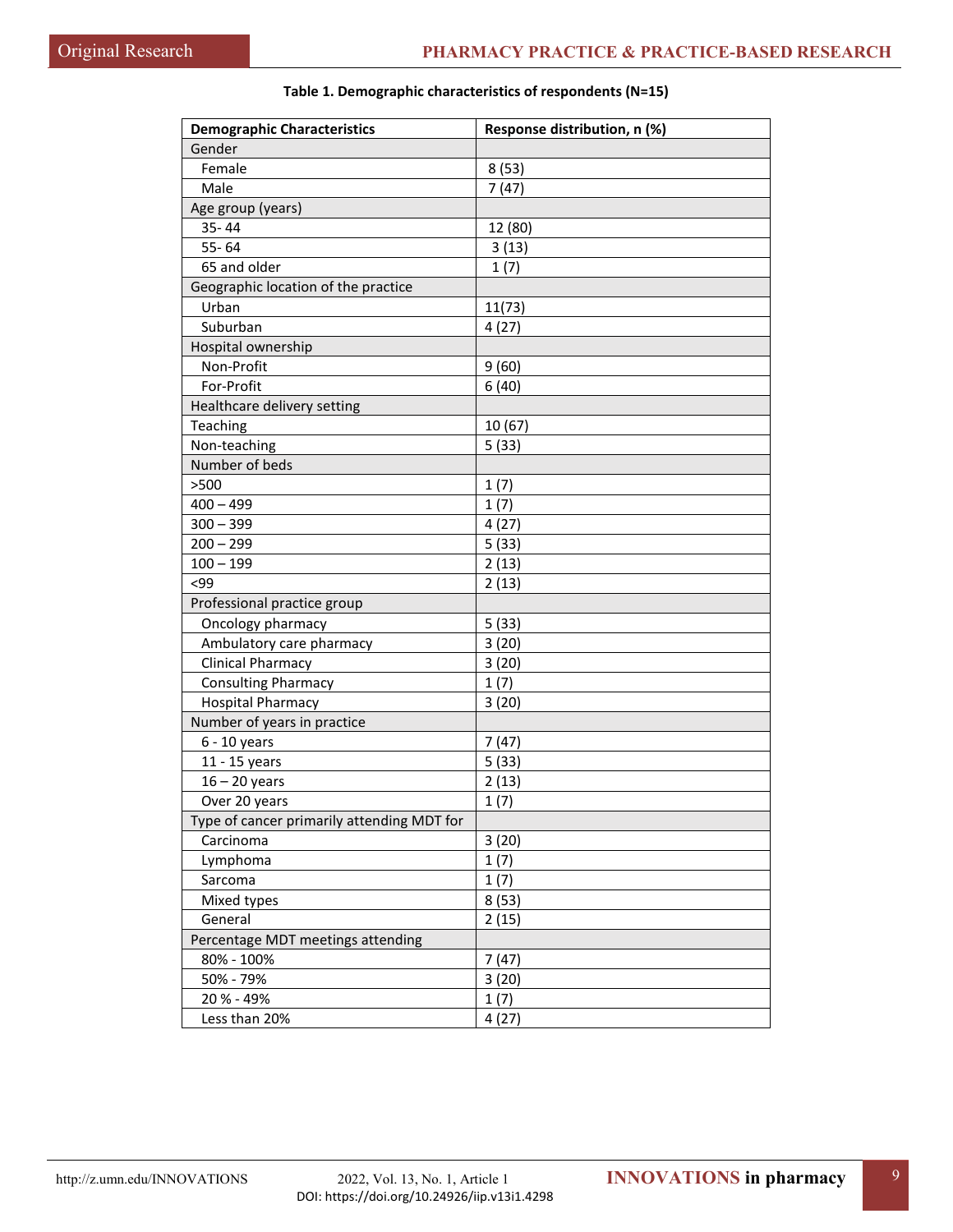| The occurrence of MDT meetings                     | Response distribution, n (%) |
|----------------------------------------------------|------------------------------|
| Set schedule                                       | 8(53)                        |
| As needed                                          | 4(27)                        |
| Both (As needed or on a set schedule)              | 3(20)                        |
| Frequency of MDT meetings                          |                              |
| Once a day                                         | 2(13)                        |
| Several times a day                                | 1(7)                         |
| Once a week                                        | 4(27)                        |
| Several times a week                               | 4(27)                        |
| Once a month                                       | 1(7)                         |
| Once every few months                              | 1(7)                         |
| Varies                                             | 2(13)                        |
| Setting of MDT meeting                             |                              |
| In-person                                          | 8(53)                        |
| Virtually                                          | 4(27)                        |
| Both (In-person and virtually)                     | 3(20)                        |
| Meeting facilitator                                |                              |
| Physician                                          | 12 (80)                      |
| Pharmacist                                         | 2(13)                        |
| Clerical staff                                     | 1(7)                         |
| Frequency of team updates                          |                              |
| Immediately                                        | 8(53)                        |
| Within a few days                                  | 4(27)                        |
| Within a week or two                               | 1(7)                         |
| Not until the next team meeting                    | 2(13)                        |
| The primary method of communication for team       |                              |
| updates                                            |                              |
| Email                                              | 6(40)                        |
| In-person discussion at the next team meeting      | 3(20)                        |
| Updates to the patient's electronic medical record | 5(33)                        |
| Text messages                                      | 1(7)                         |

## **Table 2. Structure of multidisciplinary treatment planning**

## **Table 3. Patients and caregivers participation to MDT meetings**

| <b>Patients' invitation to MDT meetings</b>                                                                  | Response distribution, n (%) |
|--------------------------------------------------------------------------------------------------------------|------------------------------|
| Yes                                                                                                          | 7(47)                        |
| No                                                                                                           | 8(53)                        |
| Type of Patient involvement                                                                                  |                              |
| Asked questions about their care,<br>$\bullet$<br>Offered their opinion about treatment options<br>$\bullet$ | 7(47)                        |
| Others                                                                                                       | n/a                          |